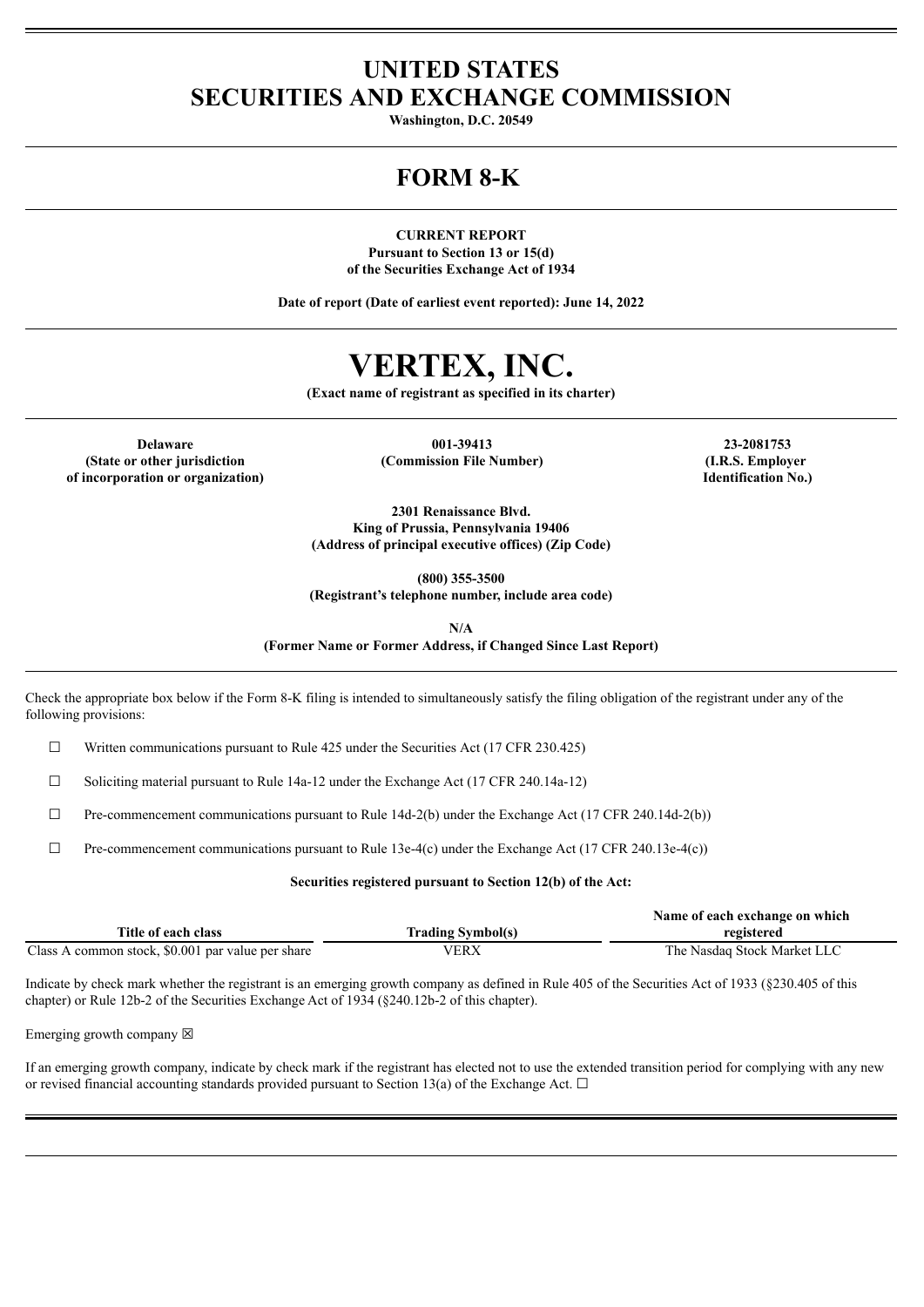### **Item 5.07. Submission of Matters to a Vote of Security Holders**

On June 14, 2022, Vertex, Inc. held its Annual Meeting of Shareholders.

The following nominees were elected as directors, each to hold office until the 2025 Annual Meeting of Shareholders, or the earlier to occur of his or her death, disqualification, resignation, or removal or the appointment of his or her successor, by the vote set forth below:

| <b>Nominee</b>         | For             | Withheld      | <b>Broker Non-Votes</b> |
|------------------------|-----------------|---------------|-------------------------|
| <b>Philip Saunders</b> | 765,826,233,000 | 501.728.000   | 9.729.881.000           |
| J. Richard Stamm       | 758.684.368.000 | 7,643,593.000 | 9.729.881.000           |

The appointment of Crowe LLP as our independent auditor for the fiscal year ending December 31, 2022 was ratified by the vote set forth below:

| †01<br>$\sim$ $\sim$   |                            | .    | vote<br>$^{\circ}$ $\sim$ $\sim$ |
|------------------------|----------------------------|------|----------------------------------|
| 000<br>$\overline{16}$ | .000<br>$\sim$ 99 $\prime$ | .000 |                                  |